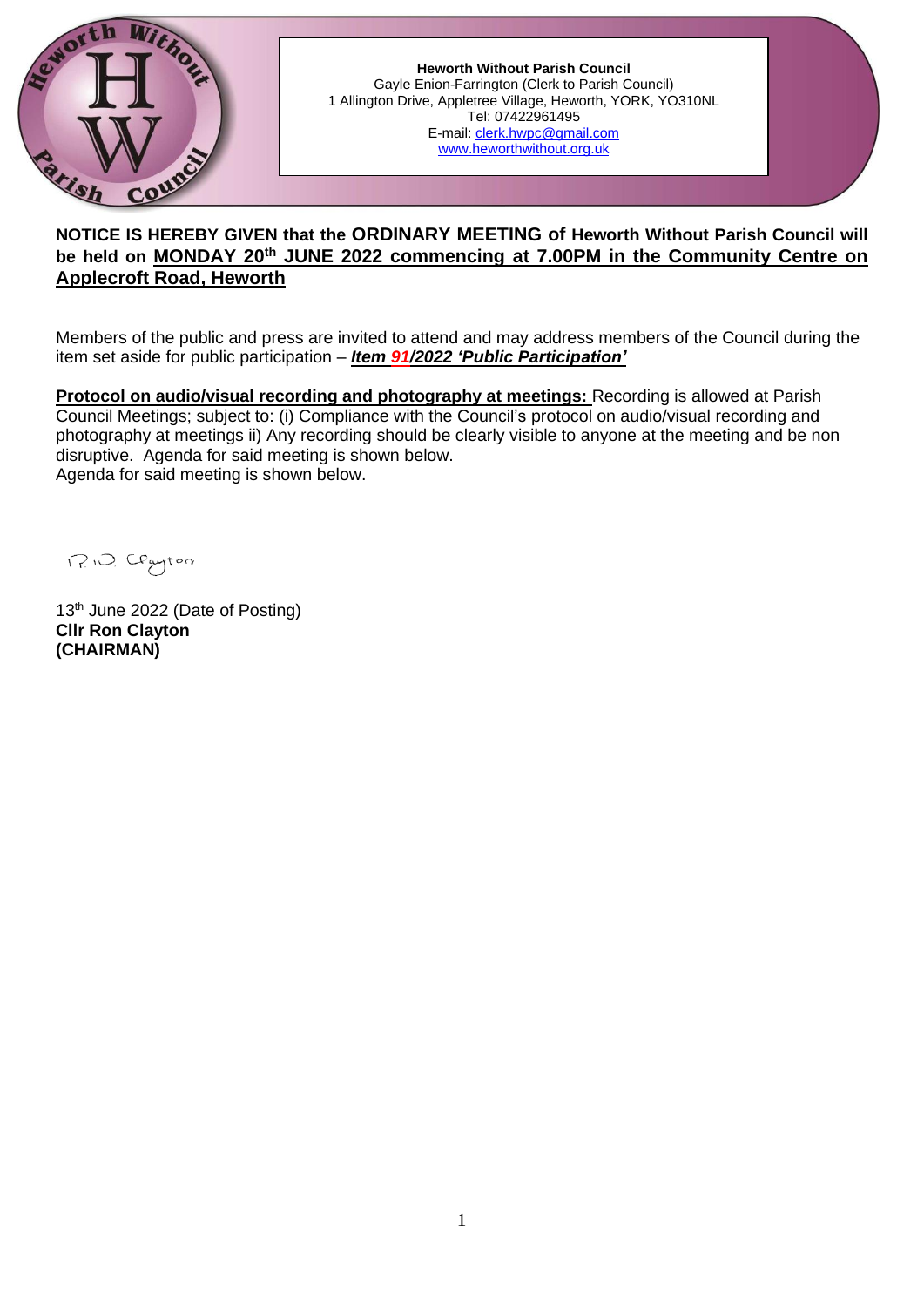# **AGENDA**

# *You are reminded that Heworth Without Parish Council has made a commitment to adhere to the following principles; to treat everyone equally, with fairness and respect; striving to champion the parish to make it vibrant, diverse, fair and safe.*

# **89/2022. Apologies:**

- a. To report that Cllr D Harrison resigned with immediate effect on 16<sup>th</sup> May 2022.
- b. To Note Apologies and Approve Reasons for Absence
- c To approve the Co-option interview outcome

## **90/2022. To Note any Declarations of Interest:**

- a. To Approve Dispensation Requests
- b. To Note Declarations of Interests not already declared under members Code of Conduct or members register of Disclosable Pecuniary Interests

# **91/2022. Public Participation:**

**Members of the public who wish to speak regarding an item within the remit of the Parish Council may do so. PLEASE NOTE: Total time limit for this item is 30 minutes, each speaker limited to a 5-minute slot.**

# **92/2022. A) To Receive report from Councillor Nigel Ayre – Heworth Without Ward Councillor**

# **93/2022. Minutes**

a. To Approve Minutes of the Annual Meeting of the Council and the Ordinary Meeting of Heworth Without Parish Council held 16/5/2022

# **94/2021. Councillor Vacancies**

- a. To report that 2 councillor vacancies are now advertised via co-option with a deadline of 23rd June 2022 (midnight). Interview date to be agreed.
- b. To report that Cllr D Harrisons vacancy has been reported to CYC and was officially advertised on 6<sup>th</sup> June 2022 after the long B/H weekend, the deadline for objections to co-option is 24th June 2022. Then we can hopefully advertise for co-option with a deadline of around 14<sup>th</sup> July 2022.

# **95/2022. Planning:**

- a. To Consider planning applications received
- b. To Consider any other planning related issues
- c. To Consider any planning enforcement issues

# **96/2022. Finance:**

- a. To Approve payments as detailed in Appendix 1
- b. To Approve Financial Accounts in Cash Book & Income and Expenditure to 31<sup>st</sup> May 2022
- c. To Approve Bank Reconciliation Statement to 31st May 2022
- d. To Approve Budget Monitoring of Income and Expenditure up to 31st May 2022, against this year's budget.
- e. To report progress with the Barclays Bank Mandate change in order to add Cllr A Basu to the authorised signatory list.

# **97/2022. Heworth Without Parish Council Administration / Events:**

- a. To appoint a Digital Media Councillor further to Cllr D Harrisons resignation.<br>b. To report on York Knights Event on the Playing Fields which took place  $30<sup>th</sup>$
- To report on York Knights Event on the Playing Fields which took place 30<sup>th</sup> May 2022 to create a free event for the community with inflatable fun during the May Half Term holidays, which was funded by HWPC and HW Ward.
- c. To consider any updates from York City Football Club Event on the Playing Fields during the summer holidays for 3 sessions (25th July, 1st and 8th August between 10am and 12:30pm are provisional dates) at a cost of £1479 for 3 half days, HWPC and HW Ward to split the cost 50/50 to create this community children's sport event during the summer holidays. Should this prove successful may budget for 5 or 6 next year.
- d. To report on the Jubilee Sunday Picnic event which took place on Sunday  $5<sup>th</sup>$  June 2022
- e. To report progress on the Heworth Local History project proposed by Councillor Asha Basu.
- f. To report that the "Caution Pedestrians" signage for the Community Centre entrance has been installed by HWPC. However, it was vandalised within 2 days. The Community Centre have ordered an additional sign that they are paying for.

# **98/2022. Heworth Without Parish Council Policies and Documentation**

a. To Consider any other Heworth Without Parish Council Policies and Documentation issues